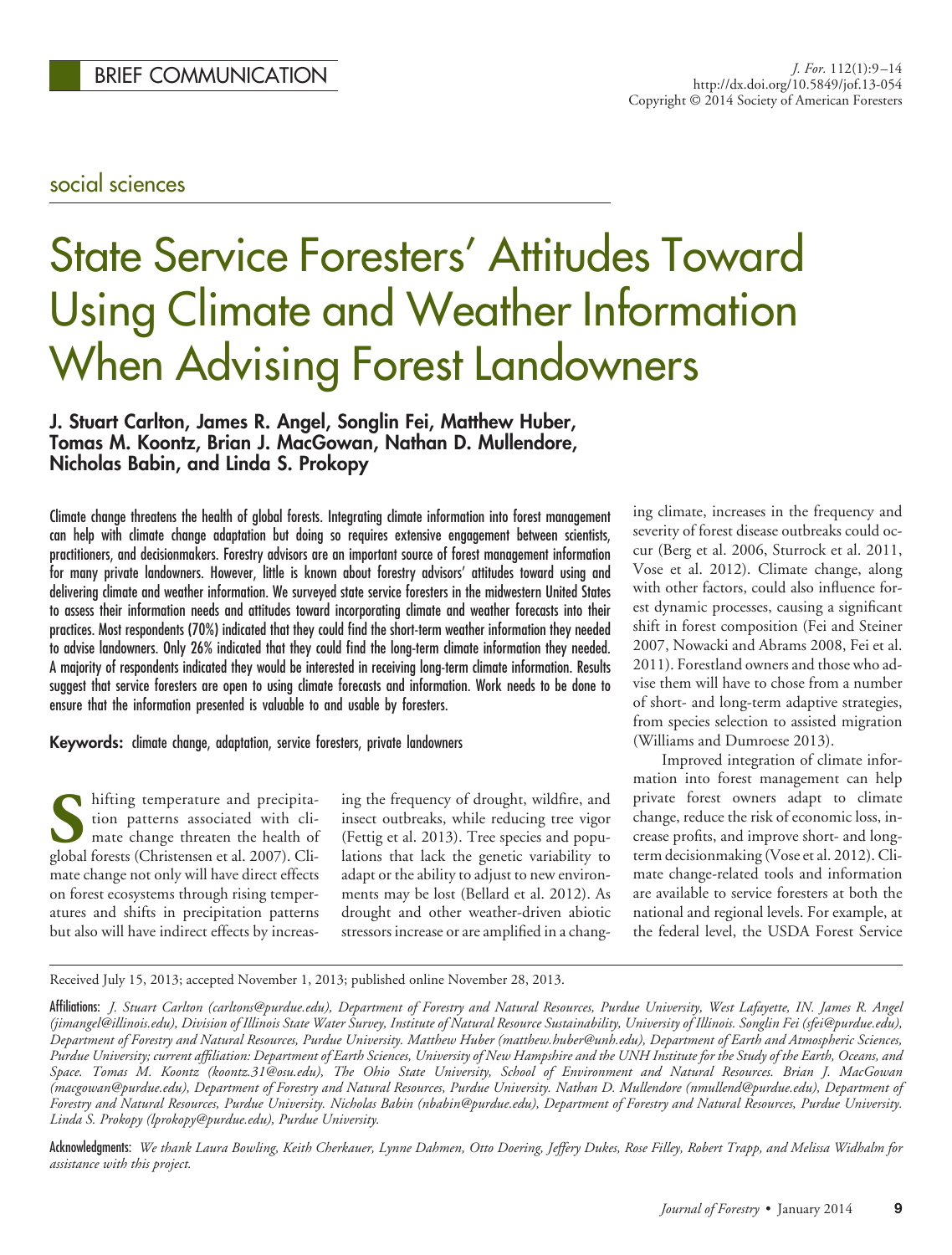Climate Change Resource Center has developed the Template for Assessing Climate Change Impacts and Management Options (TACCIMO).<sup>1</sup> To ensure regional relevance, various tools and portals have also been developed, such as the University of Washington's Pacific Northwest Climate Maps<sup>2</sup> and the Wisconsin Initiative on Climate Change Impacts (WICCI).<sup>3</sup>

However, producing and integrating climate information into management decisionmaking require extensive engagement among scientists and decisionmakers (Agrawala et al. 2001, Lemos and Morehouse 2005, McNie 2007), a difficult task that requires stakeholder buy-in. The extent to which private forest landowners are willing to use this type of information and engage in these types of processes is not well understood. Grotta et al. (2013) found that family forest owners in the northwestern United States are often skeptical of climate science, particularly climate change models. The findings of Grotta et al. (2013) suggest that family forest owners will be more receptive to this type of information if the research is transparent and specific to local conditions and if the recommendations are framed as strategies to increase forest resiliency. There is also evidence from the agricultural sector that farmers are using limited weather and climate information when making decisions and would be willing to increase their use of such information if it meets their perceived needs (Arbuckle et al. 2013). Agricultural advisors have been found to be receptive to incorporating weather and climate information into their practices, potentially presenting an opportunity to engage in weather and climate information coproduction (Prokopy et al. 2013). State service foresters may serve a comparable role in forest management.

State service foresters (known in some states as district foresters) are public employees who advise forest landowners on management. Service foresters are important points of contact for state forestry agencies, the most common source of advice for family forest owners (Butler 2008). Family forest owners, defined as families, individuals, trusts, estates, family partnerships, and other unincorporated groups of individuals who own forestland (Butler 2008) collectively own more than 60% of the privately held forest in the United States. Service foresters are in many ways analogous to agricultural advisors and might also be a good audience for weather and climate outreach in the for-

estry sectors. However, little is known about forestry advisors' current use of or willingness to use climate and weather information as they advise private landowners. In addition, little is known about what climate and weather information forestry advisors want or need. In this exploratory study, we use survey research to investigate midwestern US service foresters' attitudes toward finding and using weather and climate information.

## **Methods**

We administered a survey to a census of state service foresters in Illinois, Indiana, Missouri, and Ohio to assess current climate and weather information needs. Survey questions were developed by the authors based on extensive prior quantitative and qualitative work about agricultural advisors' attitudes toward climate change adaptation (e.g., Prokopy et al. 2013). The first part of the survey consisted of seven closed-ended questions about foresters' use of and interest in using climate and weather information when providing advice to landowners. The closed-ended questions used a 5-point Likert-type scale from "strongly disagree" to "strongly agree." Specific question wordings are given in Table 1. Descriptive statistics for the closed-ended questions were calculated with Stata 12.

The second part of the survey consisted of open-ended questions about whether landowners seek information to help them deal with extreme weather events, whether landowners discuss climate change with them, and what types of weather or climate information would help them do their job. Responses to the first two open-ended questions were coded by the primary author as either "yes" or "no" and were then recoded

by another researcher. Responses to the third open-ended question were read by the primary author to establish response categories and were then coded both by the primary author and another researcher (Miles et al. 2014). Scott's Pi reliability (Scott 1955), which estimates intercoder agreement, accounting for agreement by chance alone, was calculated between the two coders before any disagreements were rectified. Coefficients of  $\geq$ 0.80 are generally acceptable; values of  $\geq$ 0.90 are ideal.

Names and e-mail addresses for all service foresters  $(n = 107)$  were obtained by searching each state's Division of Forestry website in March 2013. An initial contact e-mail with a link to the survey was sent to all service foresters listed on agency websites. Follow-up e-mails were sent 1 and 2 weeks later. The survey was administered in March–April 2013 via Qualtrics survey software.

## **Results**

Seventy-six of the 107 service foresters responded to the survey, a 71.0% response rate. Because of the high response, no nonresponse checks were performed.

## **Closed-Ended Questions**

The results of the closed-ended questions are presented in Table 1. Most respondents agreed that they could find the shortterm weather information they need to advise landowners (69.6% agree or strongly agree; mean 3.58 of 5). Only 26.1% (mean 2.94) agreed or strongly agreed that they could find the long-term climate information they need to advise private landowners. Although most respondents agreed that they would use long-range outlooks of climaterelated risks for tree species (66.7% agree or strongly agree; mean 3.51), only around half

## Management and Policy Implications

Integrating climate and weather information into forest management practices can increase resilience to climate change by reducing the risk of economic loss, increasing profits, and improving short- and long-term decisionmaking. However, there is a need for information brokers to receive weather and climate information from climate scientists and interpret it for forest landowners. This article suggests that state service foresters are well suited for this role, because they frequently interact with private landowners and seek both medium- and long-term climate forecasts and information to help when they advise landowners. Future work needs to focus on the best way to help service foresters and other forestry advisors serve as information brokers by determining the best format and method for delivering climate forecasts and information. In addition, further work needs to be done to understand the barriers to incorporating this type of climate information into forestry consultations. By working closely together, forestry advisors and climate scientists can help to increase the resilience and long-term profitability of privately held forests.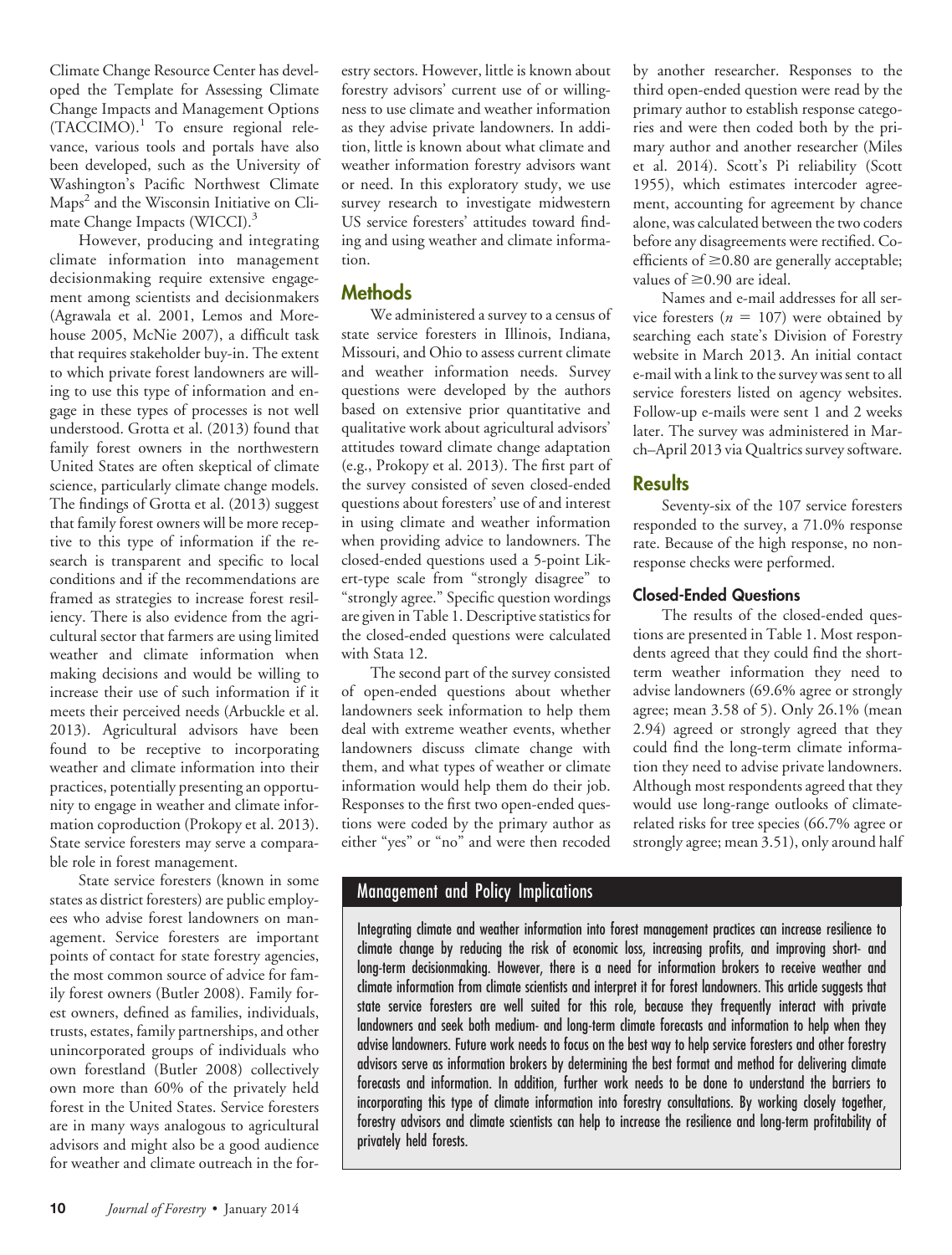#### **Table 1. State service foresters' current climate and weather information needs (***n* - **76).**

| Item                                                                                                                                | Mean $(SD)^*$ | Strongly<br>disagree $(\% )$ | Disagree $(\% )$ | Neither agree nor<br>disagree $(\% )$ | Agree $(\% )$ | Strongly<br>agree $(\% )$ |
|-------------------------------------------------------------------------------------------------------------------------------------|---------------|------------------------------|------------------|---------------------------------------|---------------|---------------------------|
| I can currently find all of the short-term weather information I need<br>to advise private landowners on forestry decisions.        | 3.78(0.92)    | 1.5                          | 8.7              | 20.3                                  | 49.28         | 20.3                      |
| I can currently find all of the long-term climate information I need to<br>advise private landowners on forestry decisions.         | 2.94(0.91)    | 2.9                          | 30.4             | 40.6                                  | 21.7          | 4.4                       |
| I would be interested in long-range climate outlooks to help me advise<br>landowners of forest vulnerability to climate change.     | 3.29(1.10)    | 10.1                         | 10.1             | 30.4                                  | 39.1          | 10.1                      |
| I would be interested in learning about forest practices that can<br>increase resilience to climate change.                         | 3.61(1.02)    | 7.3                          | 5.8              | 27.4                                  | 58.0          | 11.6                      |
| I would like to have information about extreme weather in the next<br>5–10 yr to help me advise landowners on timber<br>management. | 3.46(1.11)    | 10.1                         | 5.8              | 23.2                                  | 49.3          | 11.6                      |
| If available, I would use long-range outlooks of climate suitability for<br>different tree species.                                 | 3.33(1.04)    | 7.3                          | 13.0             | 26.1                                  | 46.4          | 7.3                       |
| If available, I would use long-range outlooks of climate-related risks<br>for tree species (such as changes in pests or diseases).  | 3.51(1.01)    | 7.3                          | 8.7              | 17.4                                  | 59.4          | 7.3                       |

\* Responses on a 5-point Likert-type scale:  $1 =$  strongly disagree,  $5 =$  strongly agree.

(53.6% agree or strongly agree; mean 3.33) thought that they would use long-range outlooks of climate suitability for different tree species.

#### **Open-Ended Questions**

The first open-ended question asked whether landowners sought information about extreme weather events. Scott's Pi reliability for this question was 0.93. Twentynine of 62 respondents (46.8%) indicated that landowners sought information about extreme weather events. However, many (11 of 29, 37.9%) of those responses indicated that landowners typically only sought this information after extreme weather events, as exemplified by this quote: "After a big storm, landowners often call with questions about the health of their trees—they often call us for information."

The second open-ended question asked whether the respondents discussed climate change with landowners. Scott's Pi reliability for this question was 0.91. Twenty-eight of 62 respondents (45.2%) reported discussing climate change with landowners. Some respondents indicated hesitance to discuss climate change with landowners because of the controversy surrounding the issue, as illustrated by this quote: "(I don't discuss it) unless they bring it up. So many people get turned off when you start to talk about 'global warming': they think it's all political."

The third open-ended question asked the respondents what types of weather or climate information would help them do their jobs. Categories that were mentioned by more than one respondent are listed in Table 2 and are described below.

#### **Table 2. Types of weather and climate information desired by respondents (***n* - **76).**

| Type of weather or climate<br>information           | % respondents |
|-----------------------------------------------------|---------------|
| Seasonal and intermediate-term<br>climate forecasts | 41.9          |
| Long-term future climatic conditions                | 17.7          |
| Insect and disease pattern changes                  | 9.7           |
| Accurate short-term forecasts                       | 9.7           |
| Historical comparisons                              | 9.7           |
| Forest climate response and<br>vulnerability        | 8.1           |
| Future extreme events                               | 8.1           |

Column values do not sum to 100% because responses could be categorized in multiple categories.

- *Seasonal and intermediate-term climate forecasts* describes interest in near-term (5-year) weather and climatic conditions, such as whether or not the coming winter will be much colder than average or the likely precipitation patterns for the spring. This includes forecasts of fire weather and drought for the upcoming season. Scott's Pi reliability for this category was 0.91.
- *Long-term future climatic conditions* describes interest in future climatic conditions and trends. This is often focused on trends, such as 5- to 10-year rain patterns, fire trends, and long-term temperature shifts. Scott's Pi reliability for this category was 0.88.
- *Insect and disease pattern changes* describes information on potential changes to insect and disease outbreaks under changing climatic conditions such as

the impacts of shifting winter weather patterns and other climate phenomena. Scott's Pi reliability for this category was 0.84.

- *Accurate short-term forecasts* describes interest in accurate temperature and/or precipitation forecasts for the next 1–2 weeks. Scott's Pi reliability for this category was 0.83.
- *Historical comparisons* indicates an interest in historical weather and climate data to compare with current conditions. Scott's Pi reliability for this category was 0.86.
- *Forest climate response and vulnerability* describes interest in information about how the forest is likely to be affected by future warming or cooling trends. This includes concern about the response of individual tree species to predicted climate conditions. Scott's Pi reliability for this category was 0.85.
- *Future extreme events* describes interest in future extreme events (beyond the upcoming season) such as prolonged drought or fire. Scott's Pi reliability for this category was 0.87.

#### **Discussion**

The results indicate that many of the service foresters surveyed were interested in using weather and climate information to help them advise landowners. The majority of respondents (69.6% agree or strongly agree) were interested in information about forest practices to increase resilience to climate change. The open-ended questions indicated that desired information ranged from seasonal drought and fire forecasts to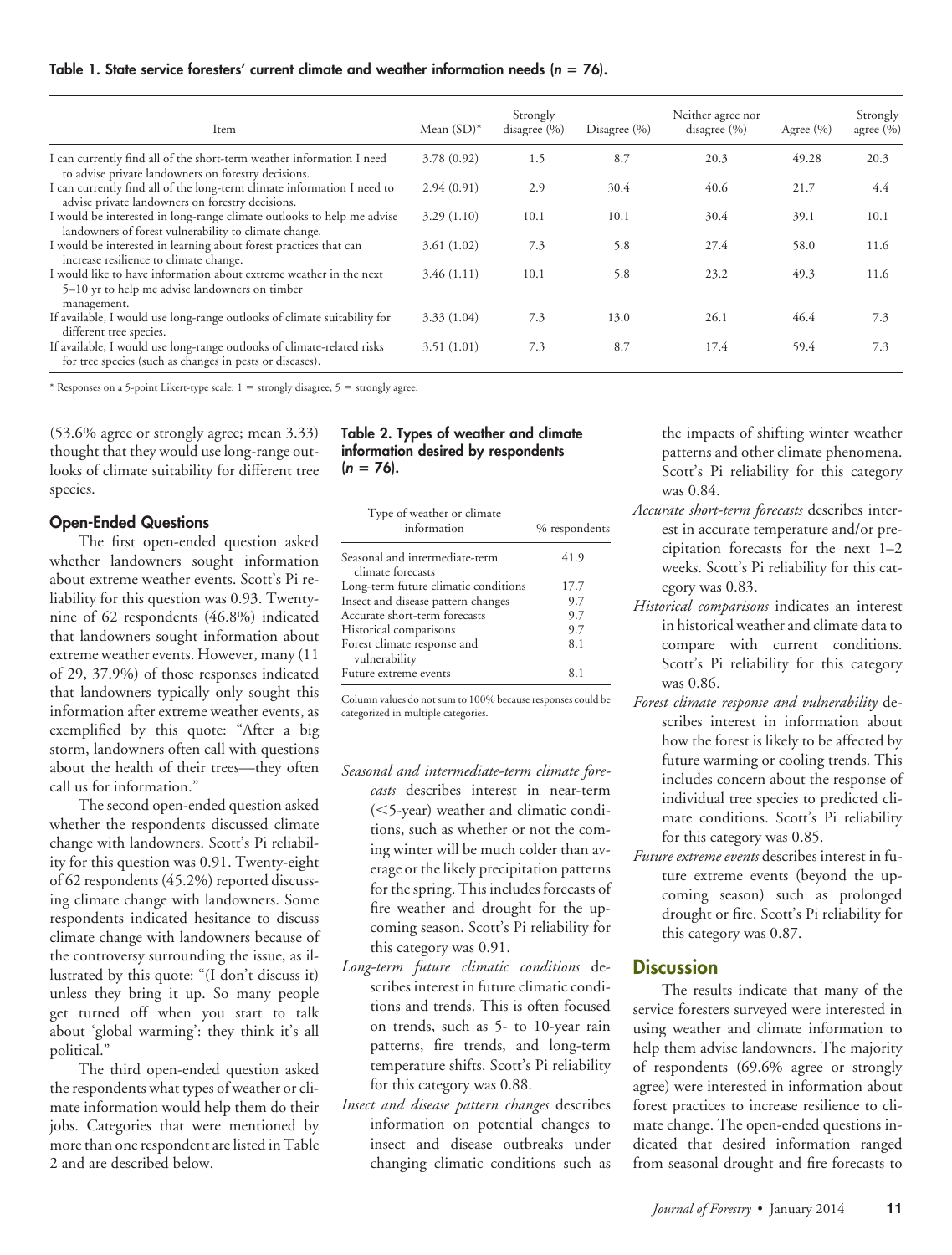models of long-term shifts in weather patterns. This interest implies that many foresters are concerned about the impacts of climate change on the landowners they advise. As the responses to the open-ended questions indicate, though, the interest about climate impacts ranges from immediate impacts to longer-term concerns.

Although the respondents indicated stronger interest in medium and long forecasts and models, most respondents (69.6% agree or strongly agree) indicated that they could currently find the short-term weather information they need to provide advice. This fact, combined with the answers to open-ended questions indicating that respondents were interested in increased weather forecast accuracy, implies that at least some advisors are currently incorporating short-term weather information as they advise forest landowners. Prior research found that short-term forecasts were important to agricultural advisors (Prokopy et al. 2013); this study suggests, perhaps unsurprisingly, that forestry advisors think shortterm weather information is important for providing advice as well.

#### **Opportunities for Outreach**

The results suggest opportunities for outreach about forestry and climate change. Nearly 70% of respondents agreed or strongly agreed that they would be interested in learning about forest practices that can increase resilience to climate change. The open-ended responses indicated that some of the foresters are interested in learning about the response of specific tree species to climate change and how the forest is expected to respond to predicted climate change. However, the fact that most respondents indicated that forest landowners do not seek out climate and weather information raises the question of whether landowners are getting this information in a management context and, if so, from where. This might indicate an additional opportunity for educating landowners.

It is important to note that many respondents expressed disinterest in receiving or learning about climate information. For example, 30.4% of respondents strongly disagreed, disagreed, or were uncertain that they would be interested in learning about forest practices that can increase resilience to climate change. Similarly, 50.7% of respondents strongly disagreed, disagreed, or were uncertain that they would be interested in long-range climate outlooks to help them advise landowners of forest vulnerability to climate change.

There are several potential explanations for the relatively high number of respondents who are not interested in learning or being provided information related to climate. It is possible that the climate information they have received to date has not been useful or not specific to the region, reducing their interest in this type of information. Relatedly, it is possible that the respondents do not believe that they have the capacity to help forest landowners adapt to climate change, either because climate change is a wicked problem (i.e., unsolvable) or because the scope of the advice they typically provide is insufficient to spur significant climate adaptation. This latter possibility is supported by prior research in which belief in the ability to adapt to climate change was an important factor in whether or not Swedish forest owners took adaptive action (Blennow and Persson 2009). Another potential explanation is that there is a (political, social, or organizational) cost to incorporating this type of information for service foresters. In the former two cases, those who develop climate forecasts and tools for foresters need to carefully plan outreach in a way that emphasizes the usefulness of the forecasts and tools. Forestland owners often have mixed perceptions or skepticism about climate science, particularly regarding the extent to which research is driven by politics, money, or ideology (Grotta et al. 2013). These attitudes and beliefs may discourage service foresters from delivering and promoting climate-related management practices. Future research should explore the implicit barriers to using climate information and how to overcome them.

Respondents were more able to find and were more interested in receiving shortterm rather than long-term weather and climate information. These results may reflect the primacy of immediate, actionable information relative to longer-term concerns, but they may also indicate that service foresters believe they operate on a different time scale than climate modelers. These two groups may be able to work together to coproduce information and tools to help climate adaptation, but connecting them will require collaboration to ensure that the weather and climate information being produced is useful and usable to different audiences. Time frame is important: if foresters will not or cannot give advice based on 30- to 50-year projections, then the value of those projections is limited. This survey did not ask detailed questions about which time frames are important to service foresters. Future work analyzing the most useful time scales for forest climate forecasts would be valuable.

There are a number of potential explanations for the relatively low interest in accessing and using long-term climate information. First, existing tools and information portals may be difficult to understand or use. Second, many of these existing tools are either not customized for the region or not applicable at the forest management scale. The development or improvement of online decision support tools probably will increase the use of long-term climate change information in forest management on private lands. Tools will be most effective if they are user-friendly and able to be operated by advisors who are not experts in climate science, specific to regional forest cover types, and provide specific recommendations at a spatial and temporal scale appropriate for making forest management decisions. However, because the results of this study suggest that advisors may not be aware of existing resources, the adoption of decision support tools to address long-term climate changerelated forest management issues may ultimately rely on professional development and training.

#### **Desire for Historical Information**

In the open-ended questions, 9.7% of respondents indicated that they were interested in historical weather information. Although 9.7% is a low number of respondents, it may be meaningfully high because of the open-ended nature of the question and the fact that no particular answers were prompted. The interest in historical information, both in terms of data for analysis and analogs to current conditions, is similar to findings in a prior study of agriculture advisors (Prokopy et al. 2013). The fact that multiple sectors have indicated the importance of historical data may shows that presenting information in historical terms is an important framing mechanism for discussing weather events and the impacts of climate change. It has been proposed that geographical analogs (i.e., regions that are geographically similar to a given area) might be effective tools for climate communication (e.g., Veloz et al. 2012): comparing projections to historical analog years may also be effective.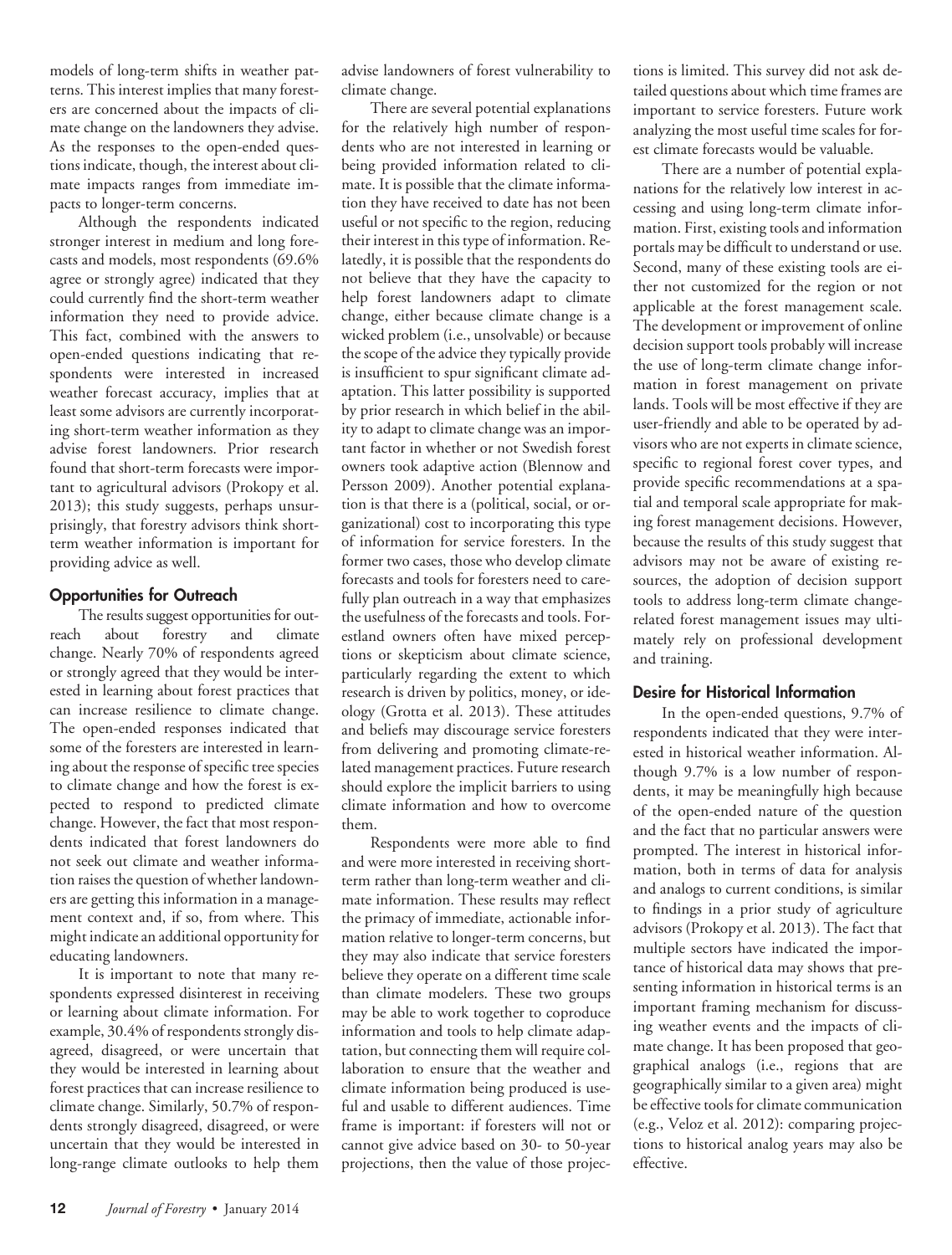#### **Foresters as Audience for Climate Change**

Given the increasing importance of incorporating climate and weather information into forest management (Vose et al. 2012), it is critical to communicate this information to key stakeholders such as forest landowners. However, the source either developing or communicating climate change information can influence the response to the information. For example, Oregon forest landowners generally did not trust what they read or heard in mass media about climate change. The same group also expressed distrust in scientific information and the scientific community but did recognize specific people as credible sources of information (Grotta et al. 2011). Advisors like the ones surveyed in this study may be a receptive and appropriate audience for future climate outreach. In addition, many forest advisors may be well-positioned to pass on knowledge about climate and forestry to forest landowners, because almost half of the respondents said landowners come to them for information about extreme weather events and about 45% said they discussed climate change with landowners. Prior research (for review, see McNie 2007) indicates that useful climate information must be perceived as salient, credible, and legitimate. The public's trust in specific individuals and advisors' receptiveness to incorporating climate information suggest that retaining qualified, trusted service foresters and offering training and support in the use of climate information may help increase the perceived salience, credibility, and legitimacy of climate change information, helping private landowner adaptation to climate change.

However, trust, or lack thereof, may not explicitly determine the level of climate change dialogue between advisors and forest landowners. Future work might explore the discrepancies between foresters and private landowners who discuss climate change and those who do not, because the differences might provide valuable information for designing outreach and planning coproduction of climate information and adaptation tools. In addition, although this survey suggests the types of information foresters might seek, it does not address the best processes or mechanisms for making this type of information available to them. Future work should explore the best delivery methods to

ensure that climate information is useful to foresters.

#### **Conclusion**

One of the difficulties in providing climate information to forest landowners, advisors, and decisionmakers is finding information that is relevant and usable, rather than just increasing the supply of scientific information (McNie 2007). This study shows several specific areas of interest to service foresters in the midwestern United States, namely practices to increase resilience in climate change, information on extreme events, and species-specific risk outlooks. More generally, this study shows that service foresters are receptive to using climate information and are potentially an important audience for future engagement.

However, many foresters' lack of access to or interest in long-term weather and climate information might be problematic. Trees are long-lived, foundational species for many ecosystems, supporting species diversity and ecosystem processes and services. Long-term climate information is essential to help forests remain resilient in a climate that is changing rapidly relative to tree lifespans. Foresters' interest in and use of this information need to be supported by developing new and maintaining existing userfriendly, region-specific, and managementapplicable tools to address long-term climate change-related forest management issues. As others have pointed out (e.g., Fettig et al. 2013), a collaborative, multidisciplinary effort between forest managers, forest advisors, and scientists is required to promote long-term learning, adaptation, and resilience.

#### **Endnotes**

- 1. Template for Assessing Climate Change Impacts and Management Options: [www.fs.](http://www.fs.fed.us/ccrc/tools/taccimo) [fed.us/ccrc/tools/taccimo.](http://www.fs.fed.us/ccrc/tools/taccimo)
- 2. Pacific Northwest Climate Maps: [cses.wash](cses.washington.edu/cig/maps/) [ington.edu/cig/maps/.](cses.washington.edu/cig/maps/)
- 3. Wisconsin Initiative on Climate Change Impacts: [www.wicci.wisc.edu/.](http://www.wicci.wisc.edu/)

#### **Literature Cited**

- AGRAWALA, S., K. BROAD, AND D.H. GUSTON. 2001. Integrating climate forecasts and societal decision making: Challenges to an emergent boundary organization. *Sci. Technol. Hum. Values* 26:454 – 477.
- ARBUCKLE, J.G. JR., L.S. PROKOPY, T. HAIGH, J. HOBBS, T. KNOOT, C. KNUTSON, A. LOY, ET AL. 2013. Climate change beliefs, concerns, and attitudes toward adaptation and mitiga-

tion among farmers in the Midwestern United States. *Climatic Change* 117:943–950.

- BELLARD, C., C. BERTELSMEIER, P. LEADLEY, W. THUILLER, AND F. COURCHAMP. 2012. Impacts of climate change on the future of biodiversity. *Ecol. Lett.* 15:365–377.
- BERG, E.E., J.D. HENRY, C.L. FASTIE, A.D. DE VOLDER, AND S.M. MATSUOKA. 2006. Spruce beetle outbreaks on the Kenai Peninsula, Alaska, and Kluane National Park and Reserve, Yukon Territory: Relationship to summer temperatures and regional differences in disturbance regimes. *For. Ecol. Manage.* 227: 219 –232.
- BLENNOW, K., AND J. PERSSON. 2009. Climate change: Motivation for taking measure to adapt. *Global Environ. Change* 19:100 –104.
- BUTLER, B.J. 2008. *Family forest owners of the United States, 2006.* USDA For. Serv., Gen. Tech. Rep. NRS-27, Northern Research Station, Newtown Square, PA. 72 p.
- CHRISTENSEN, J.H., B. HEWITSON, A. BUSUIOC, A. CHEN, X. GAO, I. HELD, R. JONES, ET AL. 2007. *Regional climate projections, in climate change 2007: The physical science basis. Contribution of Working Group I to the Fourth Assessment Report of the Intergovernmental Panel on Climate Change*, Solomon, S., D. Qin, M. Manning, Z. Chen, M. Marquis, K.B. Averyt, M. Tignor, and H.L. Miller (eds.). Cambridge University Press, New York. 996 p.
- FEI, S., N. KONG, K.C. STEINER, W.K. MOSER, AND E.B. STEINER. 2011. Change in oak abundance in the eastern United States from 1980 to 2008. *For. Ecol. Manage.* 262:1370 –1377.
- FEI, S., AND K.C. STEINER. 2007. Evidence for increasing red maple abundance in the eastern United States. *For. Sci.* 53:473– 477.
- FETTIG, C.J., M.L. REID, B.J. BENTZ, S. SEVANTO, D.L. SPITTLEHOUSE, AND T. WANG. 2013. Changing climates, changing forests: A western North American perspective. *J. For.* 111: 214 –228.
- GROTTA, A., J.H. CREIGHTON, C. SCHNEPF, AND S. KANTOR. 2011. *Climate change and family forest landowners in Oregon: A needs assessment.* Report to USDA For. Serv., Washington State University, Pullman, WA. 12 p.
- GROTTA, A.T., J.H. CREIGHTON, C. SCHNEPF, AND S. KANTOR. 2013. Family forest owners and climate change: Understanding, attitudes, and educational needs. *J. For.* 111: 87–93.
- LEMOS, M.C., AND B.J. MOREHOUSE. 2005. The co-production of science and policy in integrated climate assessments. *Global Environ. Change* 15:57– 68.
- MCNIE, E.C. 2007. Reconciling the supply of scientific information with user demands: An analysis of the problem and review of the literature. *Environ. Sci. Policy* 10:17–38.
- MILES, M.B., A.M. HUBERMAN, AND J. SALDANA. 2014. *Qualitative data analysis: A methods sourcebook.* Sage Publications, Los Angeles, CA. 382 p.
- NOWACKI, G.J., AND M.D. ABRAMS. 2008. The demise of fire and "Mesophication" of forests